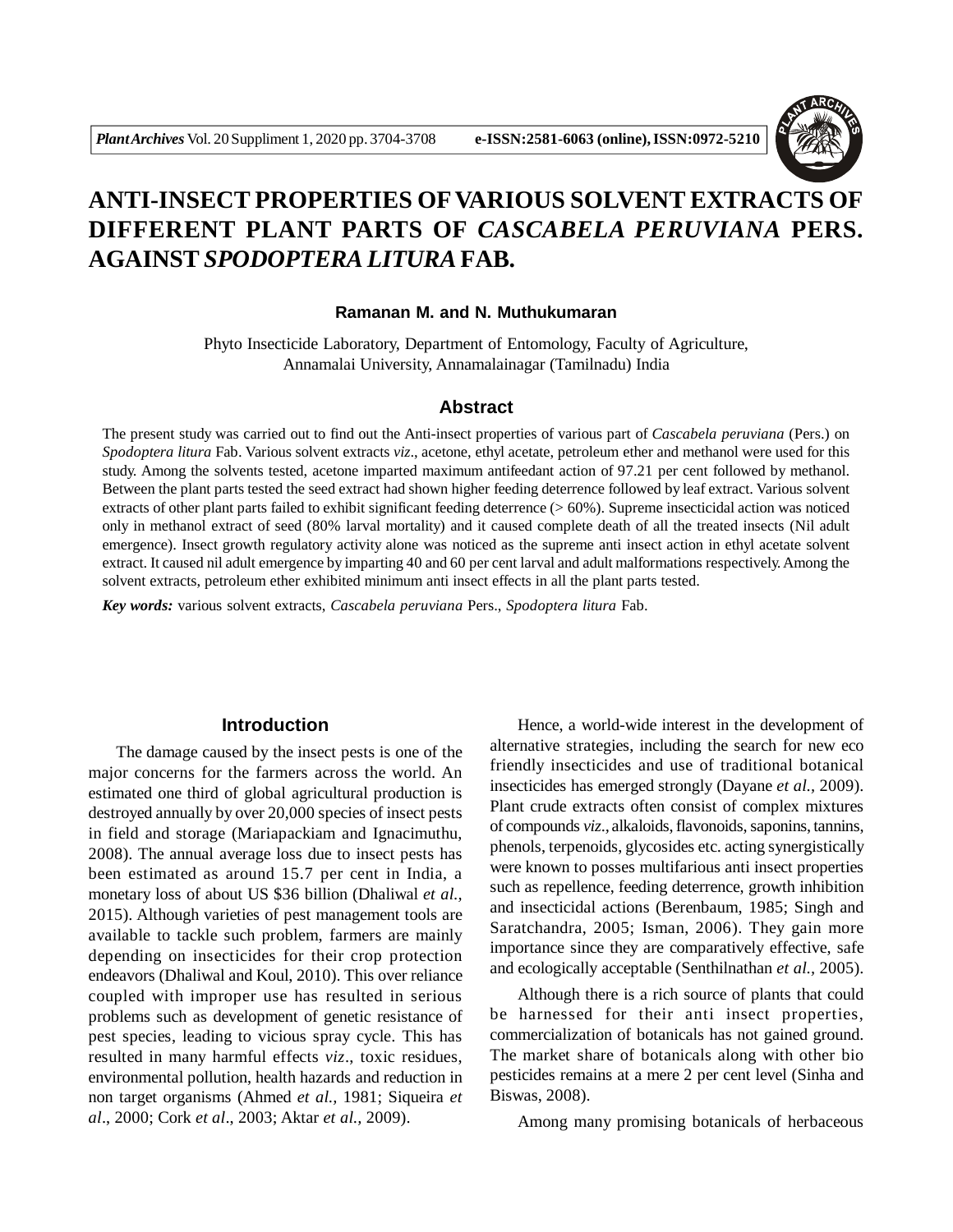plant One such promising plant called *Cascabela peruviana* **(***Thevetia peruviana)* an evergreen shrub, belonging to Apocynanceae family, is a very poisonous shrub in nature and the kernels being the most toxic. *C. peruviana* seed kernels are very rich in cardioactive glycosides, triosides *i.e.* the aglycone of these glycosides consists of three sugar units (Ellenhorn and Barceloux, 1988). Thevetin is a mixture of two triosides namely Thevetin A and Thevetin B (cereberoside). Seed kernel also contains neriifolin, acetylneriifolin, thevefolin, theveneriin and peruvoside which are monoside in nature. Fatty oils constitute more than 62% of the seed kernel. Seed also contains small quantity of theveside, viridoside and perusitin. Apigenin-5-methyl ether has been isolated from seed shells (Oji and Okafor, 2000).Hence, the present investigation was conducted to study the antiinsect properties of various solvent extracts of different plant parts of *C. peruviana* against third instar larvae of *S. litura*.

#### **Materials and methods**

#### **Mass culturing of** *Spodoptera litura* **Fab.**

 Tobacco caterpillar, *Spodoptera litura* Fab. (Noctuidae:Lepidoptera) egg masses were collected from the castor plants grown in and around Annamalainagar (Latitude:11<sup>o</sup>N, Longitude:79<sup>o</sup>E). The emerging larvae were maintained in castor leaves up to second instar. Then, they were reared in Bengal gramflour based semi synthetic diet till pupation. The pupae were collected, cleaned, surface sterilized with 0.05% sodium hypochlorite, sexed and transferred into an oviposition cage. Egg masses laid were collected daily, sterilized with 0.05 per cent sodium hypochlorite solution and a continuous culture was maintained. The rearing is done at  $26^{\circ}$ C and 75 per centrelative humidity (PDBC, 1998).

## **Collection and extraction of plant materials**

*Cascabela peruviana* whole plants were collected from Annamalainagar and shade dried. Leaves, flowers, seeds, stem and roots were separated, powdered by using wiley mill. Cold solvent extraction method described by Jaglan *et al.* followed for extracting active principle from leaf powder. Powdered plant material was packed as 100 g packets by using Whatman No.40 filter paper and placed inside stoppered round bottom flasks (Capacity: 2 lit.) at the rate of five packets per flask. The flasks were then filled with one liter of respective solvents separately and kept for 72 h at room temperature. Then the extract was filtered and concentrated under reduced pressure by a rotary flash vacuum evaporator. The semisolid extract thus obtained was stored in deep freezer at (Selvamuthukumaran and Arivudainambi, 2010).

#### **Anti-insect activity bioassay**

A no-choice leaf disc assay was carried out using 4 h pre starved third instar *S. litura* larvae (Bentley *et al.*,1984) Castor leaf discs (3 cm diameter) were cut out and treated with 300 µl of undiluted solvent extract both the sides. After shade drying for one minute, leaf discs were placed separately inside a Petri plate (9 cm diameter) lined internally by moist filter paper to avoid early drying. Each Petri plate was provided with one 4 h pre starved third instar larvae and each treatment was replicated ten times. Solvent and absolute controls were also maintained. Treated leaf discs were collected from the containers after six hours. Then, the leaf area fed was measured graphically an per cent feeding deterrence was computed. The larvae alive were reared using untreated castor leaves till adult emergenceand mortality and malformations were recorded (Selvamuthukumaran and Arivudainambi, 2008).

Percent feeding deterrence activity =

 $\times$ 100 Leaf disc consumed by the larvae in treated Leaf disc consumed by the larvae in control Leaf disc consumed by the larvae in treated Leaf disc consumed by the larvae in control-

# **Results and Discussion**

Various plant parts of *Cascabela peruviana* stem, leaf, root, flower and seed were extracted using solvents such as acetone, ethyl acetate, petroleum ether and methanol. These extracts were tested undilutedly against third instar *S. litura.* The results obtained were tabulated in tables 1- 4.

The acetone extract was found mainly to impart feeding deterrence activity. It failed to show any significant mortality. Similarly the larval malformation induced was also not more than 20 per cent except in acetone extract of seed and leaf. The maximum feeding deterrence activity was noticed in seed (97.21%) followed by leaf (53.12%) and root (40.29%). The increased feeding deterrence noticed in seed resulted in delayed larval mortality, larval and pupal malformations. Hence in this treatment alone, a meager 20 per cent adult emergence was noticed. Although the leaf extract imparted more than 50 per cent feeding deterrence activity, it recorded 80 per cent adult emergence. Similarly the remaining plant parts failed to show any considerable reduction in adult emergence. These treatments resulted in 80 or 90 per cent adult emergence.

The results revealed that acetone extract of seed alone possessed maximum feeding deterrence activity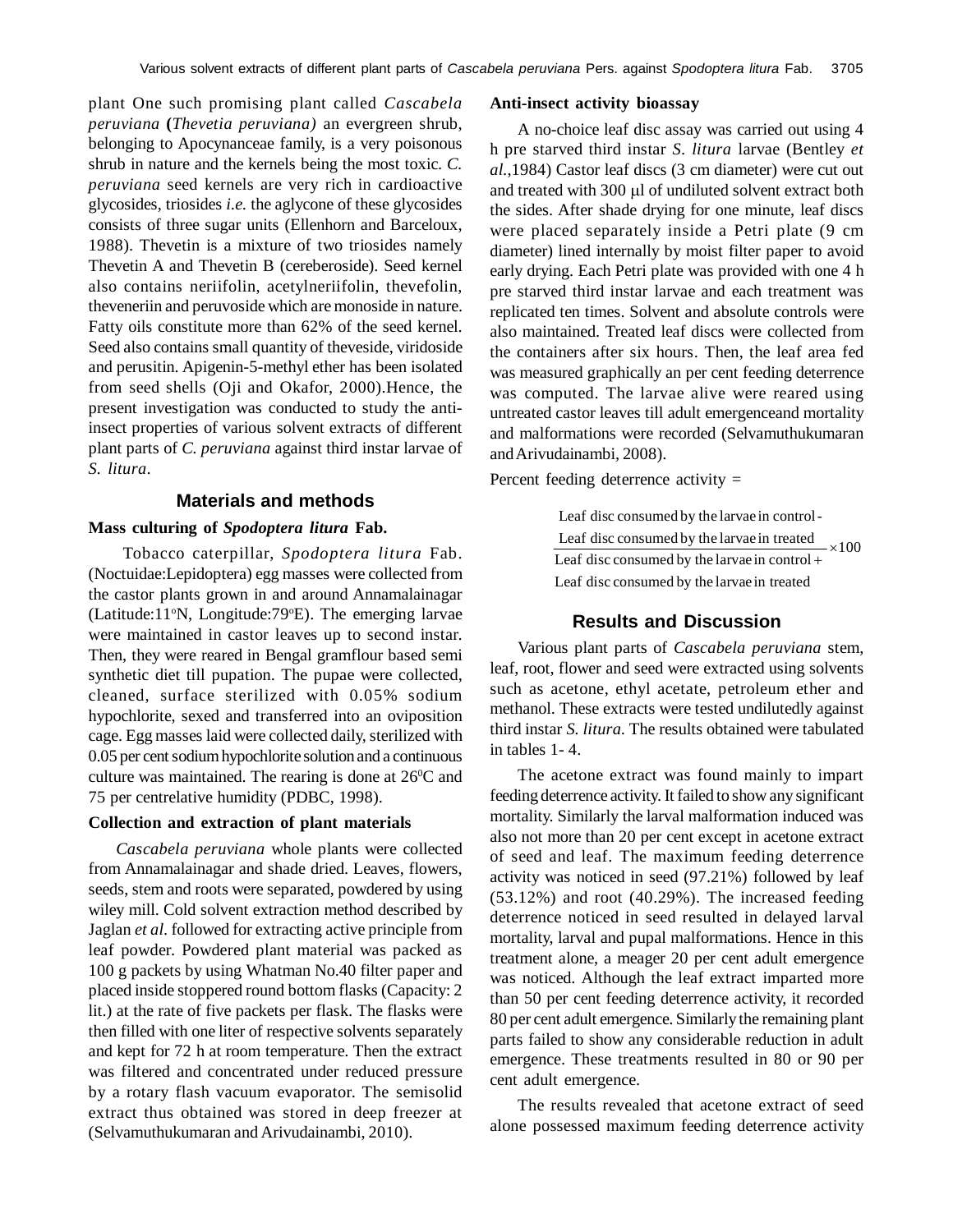# under preliminary bioassay (Table 1)

The effects of undiluted ethyl acetate extract of various plant parts of *Cascabela peruviana* were tabulated in Table 2. The results revealed that none of the plant parts tested exhibited more than 50 per cent feeding deterrence activity. It ranged from a minimum of 19.12 per cent in flower to a maximum of 44.34 per cent in seed extract. Conspicuous absence of insecticidal activity was noticed. Meanwhile, marked insect growth regulatory activity was noticed in seed extract. It imparted 40 per cent larval malformation and 60 per cent adult malformation resulting in nil adult emergence . However the extract of other plant parts recorded 80 or 90 per cent adult emergence. Hence it was found that ethyl acetate extract of seed possessed insect growth regulatory activity .

Superior insecticidal activity (80%) was noticed in methanol extract of seed. The seed extract also imparted 20 per cent pupal malformation resulting in nil adult emergence. It also imparted nearly 80 per cent (78.63%) feeding deterrence activity. This was followed by methanol extract of leaf which imparted 20 per cent mortality in both larva and pupa. It also imparted 20 per cent pupal malformation and 60 per cent adult emergence inhibition. Such similar inhibition in adult emergence was noticed in root extract also. The other extracts of plant parts *viz.,* stem and flower exhibited 60 and 80 per cent adult emergence respectively. These results revealed superior insecticidal action of methanol extract of seed (Table 3).

Table 4 providing the effect of petroleum ether extract of various plant parts of *Cascabela peruviana* against third instar *S. litura* revealed the extract's inability to induce any considerable anti insect effect. This was evident from the fact that the minimum adult emergence recorded itself was 60 per cent (seed and leaf extract).

Further there was nil mortality recorded in any of the treatment. Similarly the malformations recorded were also very less to the tune of 10 to 40 per cent. However the seed extract alone imparted a slightly better feeding deterrence activity (56.04%) compared with extracts of other plant parts (16.14%, 25.12%, 28.13% and 31.33%

**Table 1:** Anti insect effects of *Cascabela peruviana* acetone extract on third instar *Spodoptera litura* Fab*.*

| <b>Plant parts</b> | Per cent feeding            | Per cent mortality* |                          | Per cent malformation <sup>*</sup> |                          |                 | Per cent adult           |
|--------------------|-----------------------------|---------------------|--------------------------|------------------------------------|--------------------------|-----------------|--------------------------|
|                    | deterrence activity*        | Larva               | Pupa                     | Larva                              | Pupa                     | <b>Adult</b>    | emergence <sup>*</sup>   |
| <b>Seed</b>        | $97.21(81.87)^a$            | 20(26.56)           | 0(0.0)                   | $20(26.56)^{a}$                    | $40(39.23)^{a}$          | $0(0.0)^{c}$    | $20(26.56)^a$            |
| Leaf               | $53.12(46.78)^{b}$          | 0(0.0)              | 0(0.0)                   | $20(26.56)^{a}$                    | $0(0.0)^d$               | $0(0.0)^{c}$    | $80(63.44)^{b}$          |
| <b>Stem</b>        | $31.12(33.89)^{d}$          | 0(0.0)              | 0(0.0)                   | $0(0.0)^{b}$                       | $20(26.56)^{b}$          | $0(0.0)^{c}$    | $80(63.44)^{b}$          |
| <b>Root</b>        | $40.29(39.41)$ °            | 0(0.0)              | 0(0.0)                   | $0(0.0)^{b}$                       | 0(0.0) <sup>d</sup>      | $20(26.56)^{a}$ | $80(63.44)^{b}$          |
| <b>Flower</b>      | $21.21(27.42)$ <sup>e</sup> | 0(0.0)              | 0(0.0)                   | $0(0.0)^{b}$                       | 0(0.0) <sup>d</sup>      | $10(18.44)^{b}$ | $90(71.56)$ <sup>c</sup> |
| Solvent control    | $0(0.0)^{f}$                | 0(0.0)              | 0(0.0)                   | $0(0.0)^{b}$                       | $0(0.0)^d$               | $10(18.44)^{b}$ | $90(71.56)$ <sup>c</sup> |
| Absolute control   | $0(0.0)^{f}$                | 0(0.0)              | 0(0.0)                   | $0(0.0)^{b}$                       | $10(18.44)$ <sup>c</sup> | $0(0.0)^{c}$    | $90(71.56)$ <sup>c</sup> |
| <b>S.Ed</b>        | 0.699                       | 0.108               | $\overline{\phantom{m}}$ | 0.134                              | 0.121                    | 0.119           | 0.105                    |
| $CD (p=0.05)$      | 1.541                       | N.S.                |                          | 0.296                              | 0.266                    | N.S             | 0.231                    |

| Mean of ten replications. Values within parentheses are arc sine transformed. Values with different alphabets with in columns differ significantly |  |  |
|----------------------------------------------------------------------------------------------------------------------------------------------------|--|--|
|----------------------------------------------------------------------------------------------------------------------------------------------------|--|--|

**Table 2:** Anti insect effects of *Cascabela peruviana* ethyl acetate extract on third instar *Spodoptera litura* Fab.

| <b>Plant parts</b>     | Per cent feeding                 | Per cent mortality* |        | Per cent malformation <sup>*</sup> |                 |                          | Per cent adult           |
|------------------------|----------------------------------|---------------------|--------|------------------------------------|-----------------|--------------------------|--------------------------|
|                        | deterrence activity <sup>*</sup> | Larva               | Pupa   | Larva                              | Pupa            | <b>Adult</b>             | emergence*               |
| <b>Seed</b>            | 44.34 (42.53) <sup>a</sup>       | 0(0.0)              | 0(0.0) | $40(39.23)^{a}$                    | $0(0.0)^{c}$    | $60(50.77)^{a}$          | $0(0.0)^{a}$             |
| Leaf                   | $33.12(35.12)^c$                 | 0(0.0)              | 0(0.0) | $0(0.0)^d$                         | $20(26.56)^{a}$ | $0(0.0)^d$               | $80(63.44)^{b}$          |
| <b>Stem</b>            | $30.16(33.34)$ <sup>d</sup>      | 0(0.0)              | 0(0.0) | $20(26.56)^{b}$                    | $0(0.0)^{c}$    | $0(0.0)^d$               | $80(63.44)^{b}$          |
| <b>Root</b>            | $38.19(38.17)^{b}$               | 0(0.0)              | 0(0.0) | $0(0.0)^d$                         | $0(0.0)^{c}$    | $20(26.56)^{b}$          | $80(63.44)^{b}$          |
| <b>Flower</b>          | $19.12(26.64)$ <sup>e</sup>      | 0(0.0)              | 0(0.0) | $0(0.0)^d$                         | $10(18.44)^{b}$ | $0(0.0)^d$               | $90(71.56)$ <sup>c</sup> |
| <b>Solvent control</b> | $0(0.0)$ <sup>f</sup>            | 0(0.0)              | 0(0.0) | $0(0.0)^d$                         | $0(0.0)^{c}$    | $10(18.44)$ <sup>c</sup> | $90(71.56)$ <sup>c</sup> |
| Absolute control       | $0(0.0)^{f}$                     | 0(0.0)              | 0(0.0) | $10(18.44)^c$                      | $0(0.0)^{c}$    | $0(0.0)^d$               | $90(71.56)$ <sup>c</sup> |
| <b>S.Ed</b>            | 0.093                            |                     |        | 0.117                              | 0.095           | 0.101                    | 0.164                    |
| $CD (p=0.05)$          | 0.205                            |                     |        | 0.221                              | 0.209           | 0.224                    | 0.362                    |

**\***Mean of ten replications, Values within parentheses are arc sine transformed, Values with different alphabets with in columns differ significantly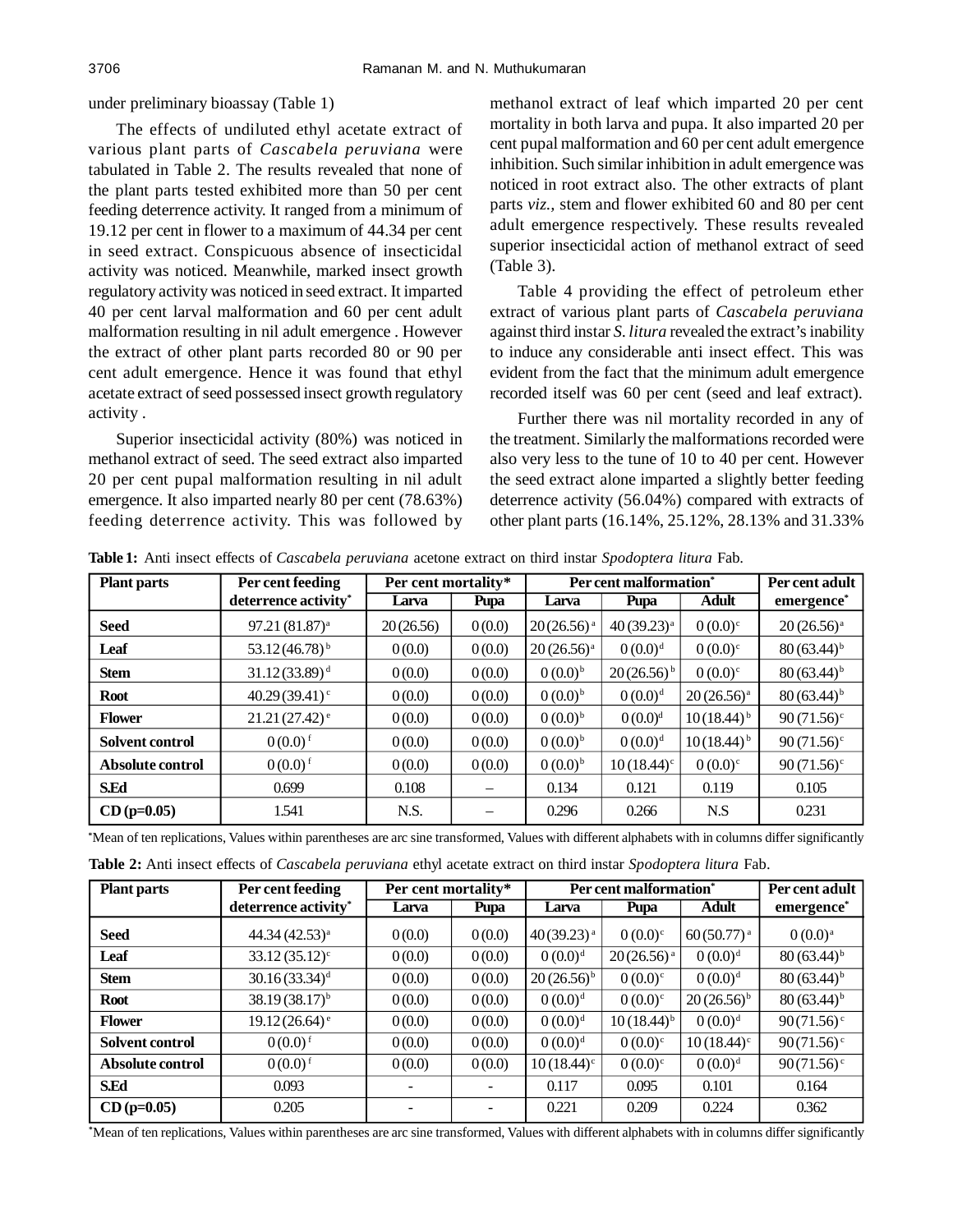Various solvent extracts of different plant parts of *Cascabela peruviana* Pers. against *Spodoptera litura* Fab. 3707

| <b>Plant parts</b> | Per cent feeding                 | Per cent mortality*      |                 | Per cent malformation <sup>*</sup> |                 |                 | Per cent adult           |
|--------------------|----------------------------------|--------------------------|-----------------|------------------------------------|-----------------|-----------------|--------------------------|
|                    | deterrence activity <sup>*</sup> | Larva                    | Pupa            | Larva                              | Pupa            | Adult           | emergence*               |
| <b>Seed</b>        | $78.63(63.44)^a$                 | $80(63.44)$ <sup>a</sup> | $0(0.0)^{b}$    | $0(0.0)^{c}$                       | $20(26.56)^{a}$ | $0(0.0)^{b}$    | $0(0.0)$ <sup>a</sup>    |
| Leaf               | $40.12(39.29)^{b}$               | $20(26.56)^{b}$          | $20(26.56)^{a}$ | $0(0.0)^{c}$                       | $20(26.56)^a$   | $0(0.0)^{b}$    | $40(39.23)^{b}$          |
| <b>Stem</b>        | $33.16(35.18)$ <sup>c</sup>      | $0(0.0)^{c}$             | $0(0.0)^{b}$    | $20(26.56)^{a}$                    | $0(0.0)^{c}$    | $20(26.56)^{a}$ | $60(50.77)^c$            |
| <b>Root</b>        | $40.12(39.29)^{b}$               | $0(0.0)^{c}$             | $20(26.56)^{a}$ | $20(26.56)^{a}$                    | $0(0.0)^{c}$    | $20(26.56)^{a}$ | $40(39.23)^{b}$          |
| <b>Flower</b>      | $23.17(28.79)^{d}$               | $0(0.0)^{c}$             | $20(26.56)^{a}$ | $0(0.0)^{c}$                       | $0(0.0)^{c}$    | $0(0.0)^{b}$    | $80(63.44)$ <sup>d</sup> |
| Solvent control    | $0(0.0)^{e}$                     | $0(0.0)^{c}$             | $0(0.0)^{b}$    | $0(0.0)^{c}$                       | $10(18.44)^{b}$ | $0(0.0)^{b}$    | $90(71.56)$ <sup>e</sup> |
| Absolute control   | $0(0.0)^{e}$                     | $0(0.0)^{c}$             | $0(0.0)^{b}$    | $10(18.44)^{b}$                    | $0(0.0)^{c}$    | $0(0.0)^{b}$    | $90(71.56)$ <sup>e</sup> |
| <b>S.Ed</b>        | 0.099                            | 0.123                    | 0.134           | 0.122                              | 0.116           | 0.104           | 0.168                    |
| $CD (p=0.05)$      | 0.217                            | 0.271                    | 0.296           | 0.282                              | 0.279           | 0.272           | 0.371                    |

**Table 3:** Anti insect effects of *Cascabela peruviana* methanol extract on third instar *Spodoptera litura* Fab.

**\***Mean of ten replications, Values within parentheses are arc sine transformed, Values with different alphabets with in columns differ significantly

**Table 4:** Anti insect effects of *Cascabela peruviana* hexane extract on third instar *Spodoptera litura* Fab.

| <b>Plant parts</b> | Per cent feeding            | Per cent mortality* |        | Per cent malformation <sup>*</sup> |                 |                 | Per cent adult           |
|--------------------|-----------------------------|---------------------|--------|------------------------------------|-----------------|-----------------|--------------------------|
|                    | deterrence activity*        | Larva               | Pupa   | Larva                              | Pupa            | <b>Adult</b>    | emergence <sup>*</sup>   |
| <b>Seed</b>        | 56.12 (48.45) <sup>a</sup>  | 0(0.0)              | 0(0.0) | $20(26.56)^{a}$                    | $20(26.56)^{a}$ | $0(0.0)^{b}$    | $60(50.77)^{a}$          |
| Leaf               | $31.34(34.02)^{b}$          | 0(0.0)              | 0(0.0) | $0(0.0)^{c}$                       | $20(26.56)^{a}$ | $20(26.56)^{a}$ | $60(50.77)^{a}$          |
| <b>Stem</b>        | $28.33(32.01)^c$            | 0(0.0)              | 0(0.0) | $0(0.0)^{c}$                       | $20(26.56)^{a}$ | $0(0.0)^{b}$    | $80(63.44)^{b}$          |
| <b>Root</b>        | 25.23(30.07) <sup>d</sup>   | 0(0.0)              | 0(0.0) | $0(0.0)^{c}$                       | $20(26.56)^{a}$ | $0(0.0)^{b}$    | $80(63.44)^{b}$          |
| <b>Flower</b>      | $16.24(23.66)$ <sup>e</sup> | 0(0.0)              | 0(0.0) | $10(18.44)^{b}$                    | $0(0.0)^{c}$    | $0(0.0)^{b}$    | $90(71.56)$ <sup>c</sup> |
| Solvent control    | $0(0.0)^{f}$                | 0(0.0)              | 0(0.0) | $0(0.0)^{c}$                       | $10(18.44)^{b}$ | $0(0.0)^{b}$    | $90(71.56)$ <sup>c</sup> |
| Absolute control   | $(0.0)^{f}$                 | 0(0.0)              | 0(0.0) | $0(0.0)^{c}$                       | $10(18.44)^{b}$ | $0(0.0)^{b}$    | $90(71.56)$ <sup>c</sup> |
| <b>S.Ed</b>        | 0.110                       |                     |        | 0.087                              | 0.134           | 0.095           | 0.140                    |
| $CD (p=0.05)$      | 0.243                       |                     |        | 0.214                              | 0.296           | 0.209           | 0.309                    |

**\***Mean of ten replications, Values within parentheses are arc sine transformed, Values with different alphabets with in columns differ significantly

in flower, root, stem and leaf respectively). On the whole, as none of the extracts of plant parts imparted more than 40 per cent adult emergence inhibition even under undiluted condition the petroleum ether extract was found as less superior solvent extract. The bioassay results revealed that the acetone extract, ethyl acetate extract and methanol extract of seed alone showed promising feeding deterrence, insect growth regulatory and insecticidal action respectively. Further, it was evident that the extracts of other plant parts failed to exhibit any considerable anti insect effect. Hence these three extracts along with petroleum ether extract of seed, imparting 56.04 per cent feeding deterrence were selected as promising solvent extracts for further confirmation of their anti insect activity at reduced concentrations.

This finding was in accordance with the report of Larvicidal efficacy of methanol leaf extract of *Cascabela peruviana* was tested against the aquatic stages of *Aedes aegypti*. The mortality was noticed against I, II, III, IV instar larvae and pupae of *A. aegypti* after 24 hrs. of treatment with different concentrations (500-700ppm). In this study IV instar larvae of *A.aegypti* showed least

susceptibility than pupae and larval stages. The mortality rate was increased with concentrations and the larvae also undergo malanization slowly (Sathish *et al.,* 2015). Leaf extracts of *Cascabela peruviana* was used to study its larvicidal properties against the larvae of malaria (*Anopheles stephensi*) and dengue (*Aedes aegypti*) vectors. Mean LC50 values of the petroleum ether, chloroform, acetone and methanol extracts of leaves of *Cascabela peruviana* were determined as 0.045, >0.05, 0.026, 0041 and 0.038, >0.05, 0.021,0.036%, against the larvae of *A. stephensi* and *A. aegypti* mosquitoes respectively after 24 hours. Delayed impact after 3 days with chloroform extract indicated that the larvicidal action is probably due to the insect growth inhibition (Yadav *et al.,* 2013).

 The leaf of *Cascabela peruviana* were extracted in aqueous and treated against the adults of *Holotrichia serrata* (Fab.). The tested aqueous leaf extract effectively produced 50% mortality of *Holotrichia serrata* (Fab.) and their toxicity was 0.025% after 48 hours bioassay (Theurkar *et al.,* 2014). Hence, the present investigation was conducted to study the anti